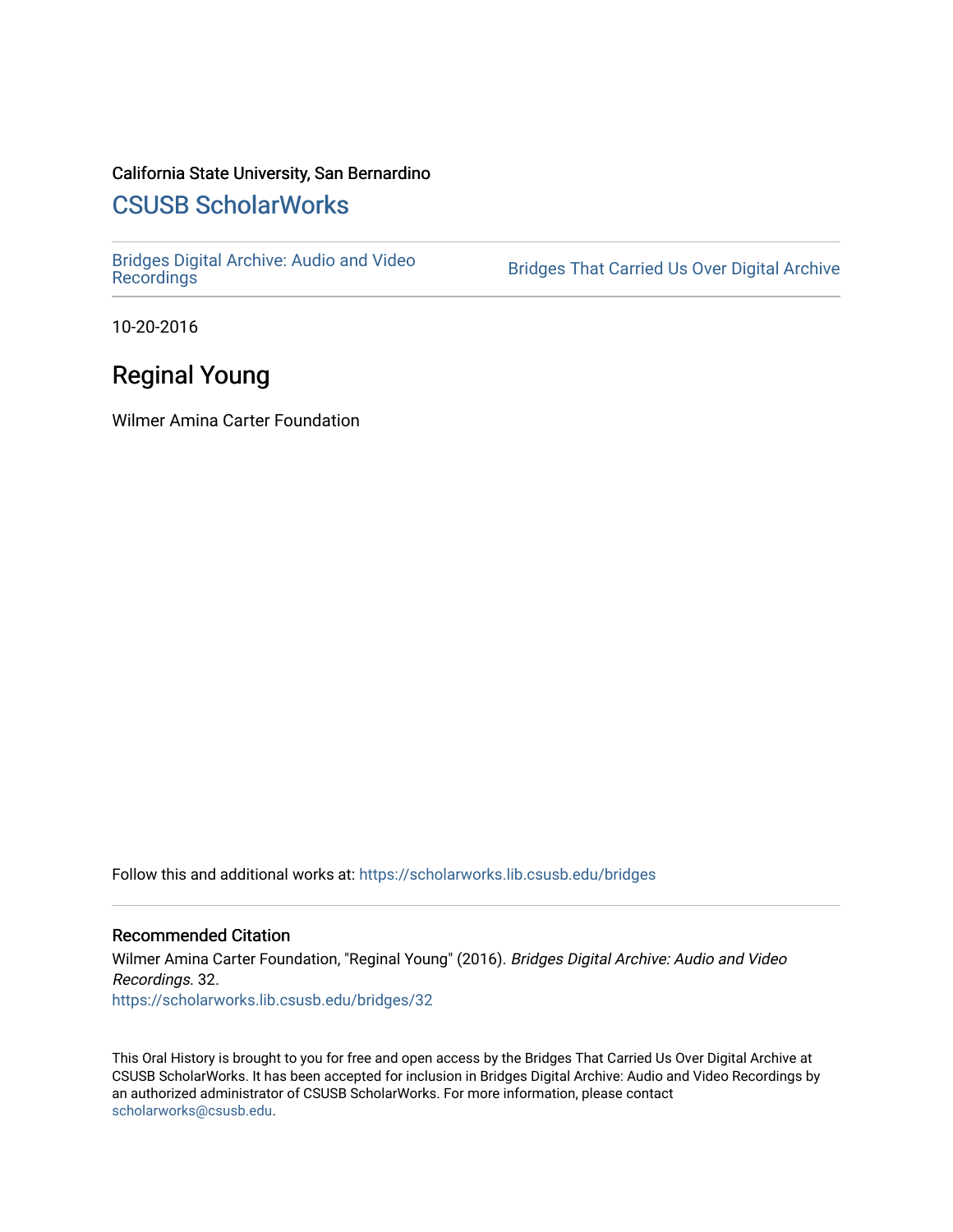# Bridges that Carried Us Over Project

Interview Summary

**Interviewee:** Reginal Young

**Interviewer:** Lea Cash

**Interview Date:** October 20, 2016

**Interview Location:** Rialto, California

### **Interview Summary completed by**:

Karissa Fullner and Makaley Montano, 2021-2022

#### **Description:**

Reginal Young was born in 1960 in Oklahoma City. Growing up in the projects of Oklahoma, he developed a passion for education as well as an awareness of his identity as a Black American. Later on, he came to California in 1981 and attended The National Education Center in San Bernardino. He became highly involved in his community and started his own company in 1986. Nonetheless in 1989, he fell into substance abuse and was incarcerated. While serving 3 months in jail, he gave his life to God and found a new purpose in serving his community. In this interview, Young discusses his experiences of helping his community through business and financial services for Black companies and churches. He also shares his religious journey and how it encourages him to help others in the community. Reginal discusses the importance of knowing where you came from and connecting his roots to Africa. Through his faith, passion for the black cause, and business skills, Young was able to make a profound impact in his community.

## **Subject Topic:**

- San Bernardino
- Education
- Accounting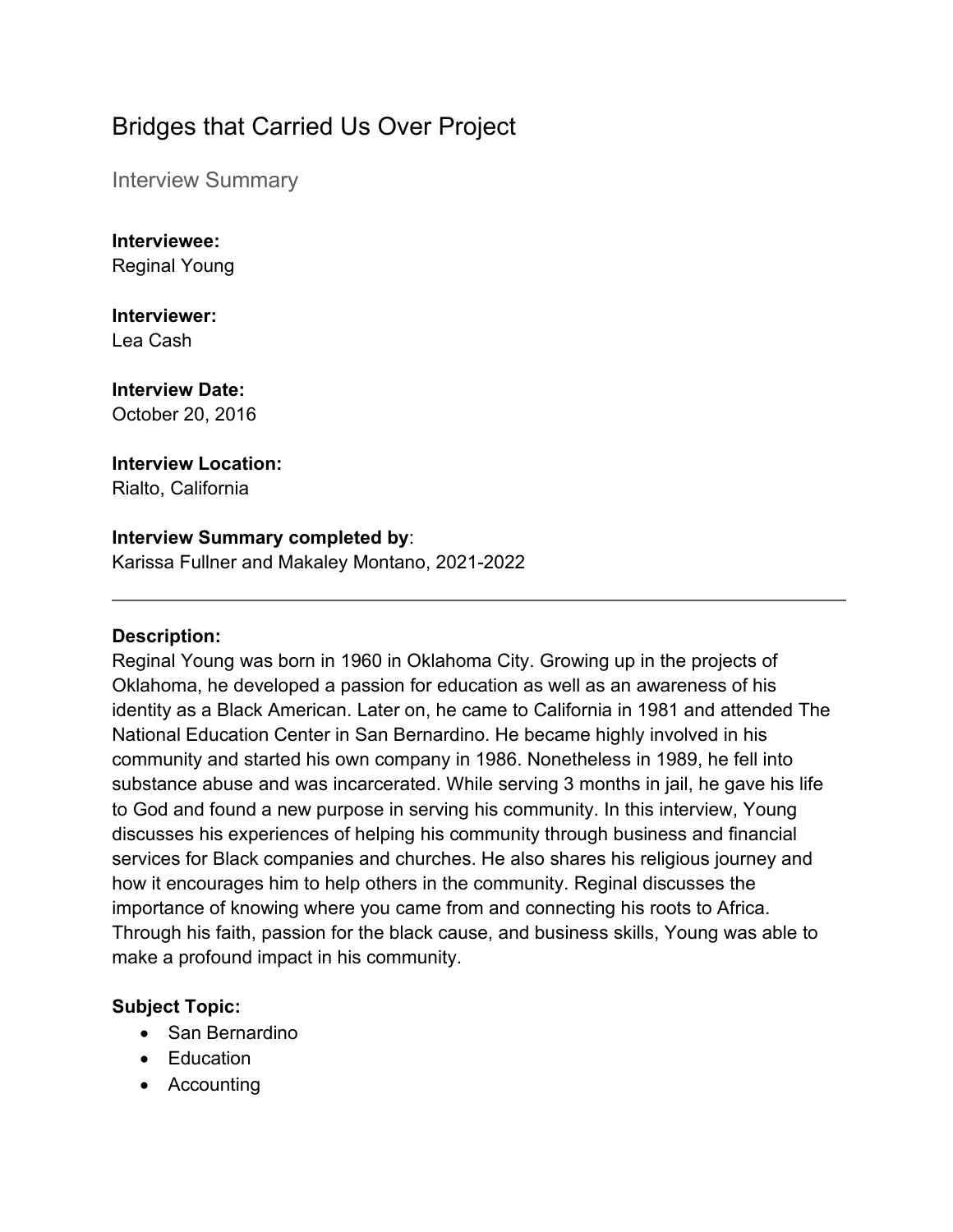- Church
- God
- Micro Data Information Systems (MDIS)
- Computer programming
- Family
- Africa
- Incarceration
- Black newspapers
- Black rallies
- Black Panthers
- Black organizations
- Activism
- Business
- Non-profits
- Minority businesses
- Economic empowerment

### **Spatial Coverage:**

| Name of Site (if relevant)               | <b>General Location/Address</b>              |
|------------------------------------------|----------------------------------------------|
| Temple missionary Baptist Church         | 1583 W Union St, San Bernardino, CA<br>92411 |
| National Educational Center (collage)    | San Bernardino, CA                           |
| Building site for houses                 | Ghana                                        |
| Boys and Girls Club                      | n/a                                          |
| Principles of Faith Christian Church     | n/a                                          |
| <b>Church of Nazarene</b>                | n/a                                          |
| Trinity Mission, Church of God in Christ | n/a                                          |
| <b>Norton Airforce Base</b>              | San Bernardino, CA                           |

# **Temporal Coverage:**

• 1960-2004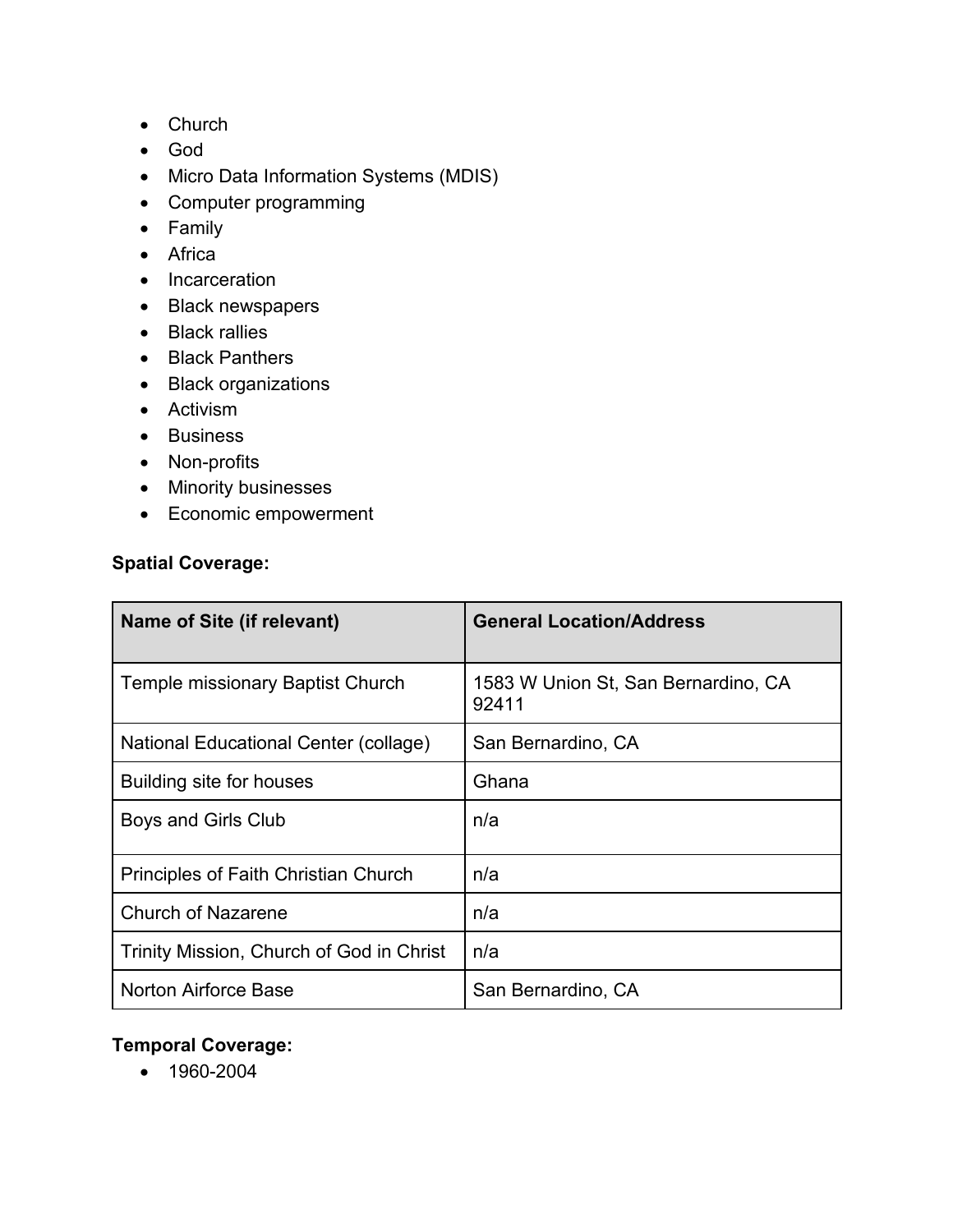#### **Key Events:**

- Worked with Westside Story Newspaper
- Opened up Business accounting firm, MDIS
- Incarceration: teach Bible study, set up tutoring classes, compound clerk
- Accountant at Temple Missionary Baptist Church
- Started webpage called African history explains experiences in Africa
- Mission Africa: Worked in Africa for 20 years

#### **Key Organizations:**

- West Side Story newspaper
- Boys and Girls club
- Mission Africa
- National Urban League
- Emmanuel Alliance, Christian Missionary Alliance Church
- Inland Valley News
- WAG (Westside Action Group)
- Gnuoy Community Development Corporation
- Foreign Ministry
- San Bernardino Pastors United

#### **Interview Index:**

| <b>Media Format</b> | Time<br>(hh:mm:ss) | <b>Topic Discussed</b>                                                                 |
|---------------------|--------------------|----------------------------------------------------------------------------------------|
| Digital Video       | [00:02:13]         | Early life passions/experiences in Oklahoma<br>and Childhood                           |
| Digital Video       | [00:06:09]         | Discusses reasons for moving to CO and CA<br>and his college experience                |
| Digital Video       | [00:08:12]         | Connections and community involvement made<br>during his beginning years in SB         |
| Digital Video       | [00:12:45]         | His experience while incarceration and the<br>impact that had on his religious journey |
| Digital Video       | [00:22:07]         | Discussed in length different organizations he<br>has worked with and name drops often |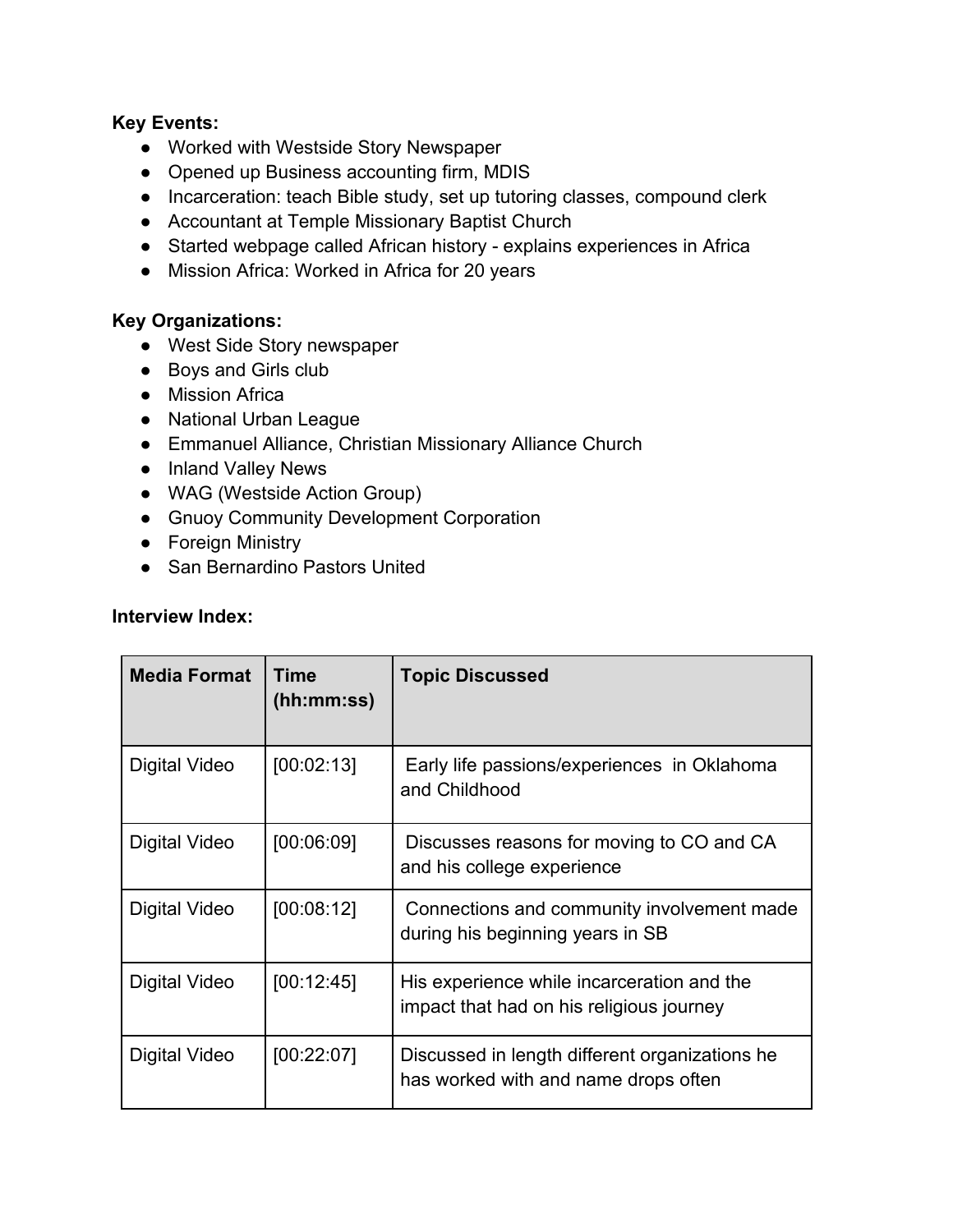| Digital Video | [00:24:23] | Training program and protocols to help other<br>Black community members with accounting and<br>business                                                         |
|---------------|------------|-----------------------------------------------------------------------------------------------------------------------------------------------------------------|
| Digital Video | [00:26:33] | Emphasizing the importance of knowing one's<br>roots and his personal connections to Africa                                                                     |
| Digital Video | [00:29:10] | Gives reason for why he wants to return to<br>Africa and receive Dual Citizenship + difficulties<br>in leaving behind the community in San<br><b>Bernardino</b> |
| Digital Video | [00:34:13] | How his company started and the purpose of it,<br>branches formed from MDIS                                                                                     |
| Digital Video | [00:39:42] | Advice to younger generations                                                                                                                                   |
| Digital Video | [00:42:19] | Leaves packet of information of interviewer                                                                                                                     |

# **Full interview transcript can be found below.**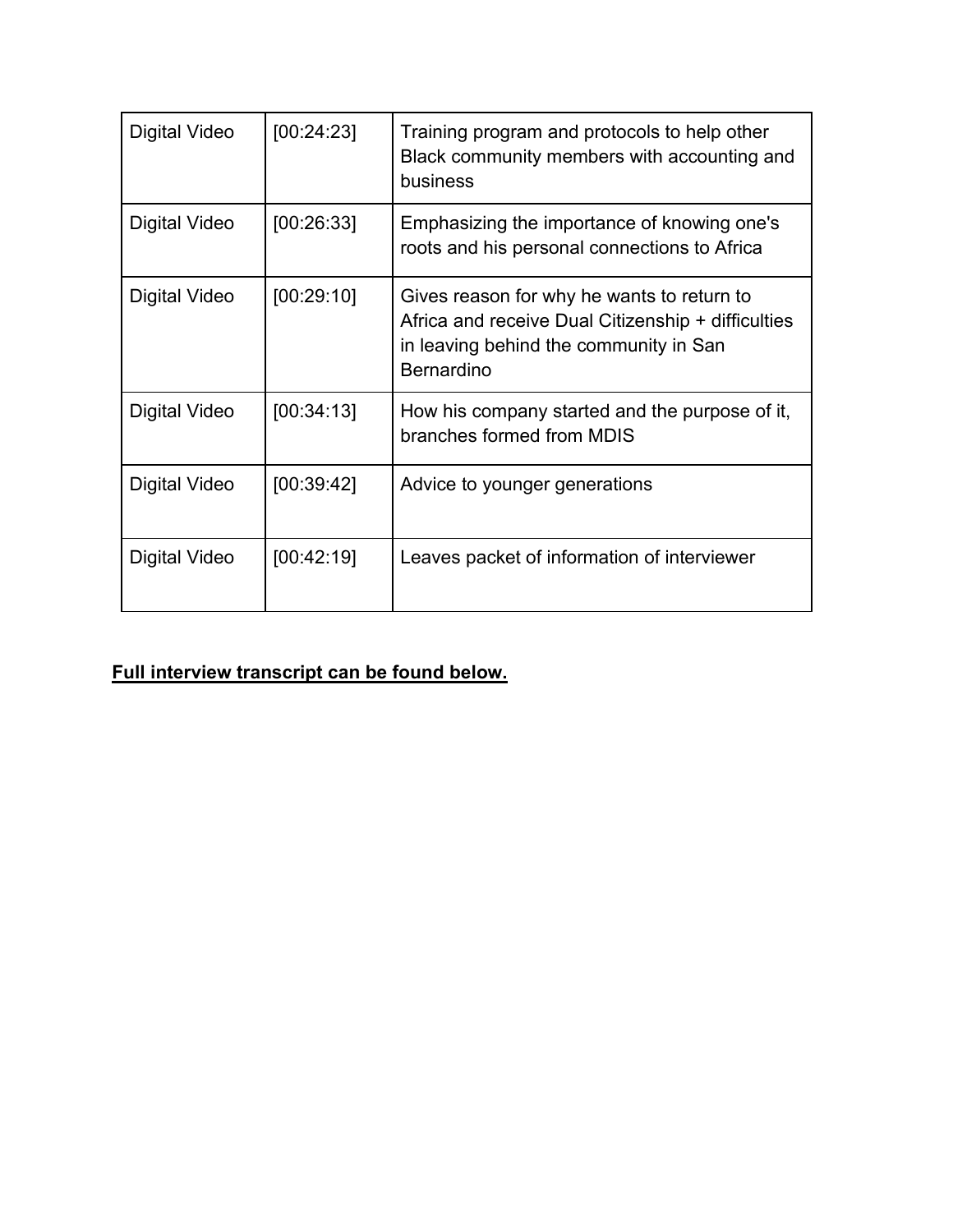Interview Transcript

**Start of Interview:** [00:00:00]

**Reginal Young** [00:00:01] OK.

**Leah Michelle Cash** [00:00:02] OK.

**Leah Michelle Cash** [00:00:07] Today's date is October 20th, 2016. My name is Leah Michelle Cash, and I'm interviewing Reginal Young, for the archiving history in the Inland Empire Project, his or her name is spelled. Can you spell your full name?

**Reginal Young** [00:00:28] Yes, thank you, Reginal Young R-e-g-i-n-a-l last name Young Y-o-u-n-g

**Leah Michelle Cash** [00:00:36] Thank you. We are interviewing here at the home of Wilma Carter in the city of Rialto. Thank you, Mr. Young, for taking the time to conduct this interview with us.

**Reginal Young** [00:00:52] Yes.

**Leah Michelle Cash** [00:00:52] So what we're going to do is get started on the beginning. Can you tell us a little bit about your early life?

**Reginal Young** [00:01:02] Yes. First of all, we wanted to go to the heart of my life. God means God means everything to me, but to our God I'm nothing. Secondarily, I like to just think Amina and her staff and just move this, putting on the archiving of African-American history so important that we record our history in third. I'd like to thank God for my wife Lisa and my daughter's Tarica and Ashley. And then, of course, my mother Shirley, they are the fruit of my eye love them, an apple of my eye. And then finally, I was blessed enough with the community and the pastors. My pastor, I serve under is Dr. Browdy, Principles of Faith Church.

**Leah Michelle Cash** [00:02:01] OK, so, Mr. Young, give us a little bit about your early life, your childhood, where you were born, where you went to school, things that you did as a child.

**Reginal Young** [00:02:11] Sure.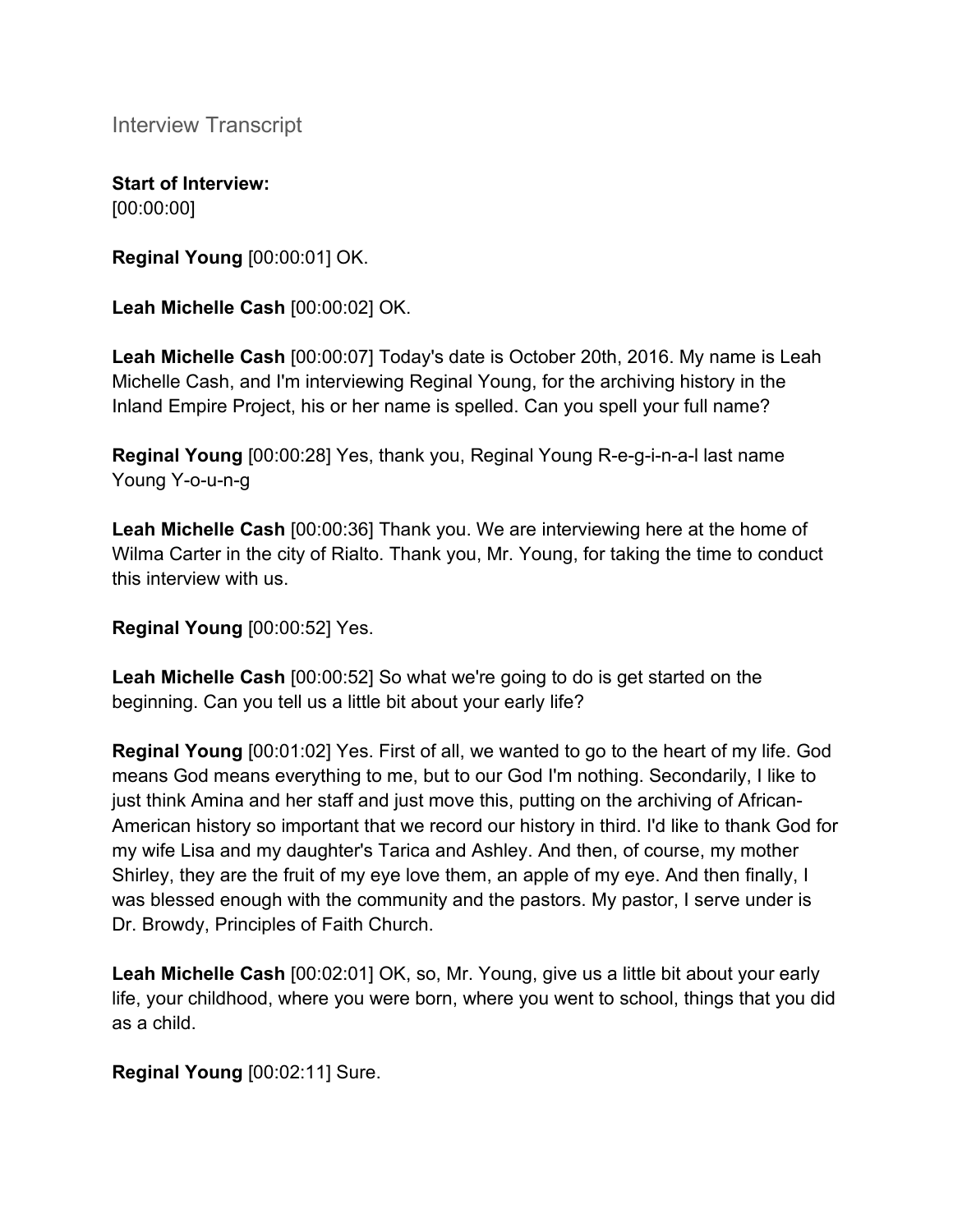#### **Leah Michelle Cash** [00:02:12] Early life.

**Reginal Young** [00:02:13] I was born in 1960 in Oklahoma City. My mother and father, they were from Texas, Paris, Texas. They migrated from Texas to Oklahoma. I was raised in Oklahoma City. Again, I'm a city boy, but I was raised in the country. You don't hear me. So I learn both aspects of life at an early age. We moved to a project in Oklahoma City. That's where I learned how to really survive. Black people at that time really had it difficult, and again, as a child, I was raised with my mother. I didn't really know my father much. My brother, Mike Young. He went on to be with the Lord in 2004. We grew up together at that time, me and him. We were very blessed to be smart. He was like a 4.0 GPA. I was three point. I've always tried to out do him, but what kept us out of trouble was the fact that we grew up and we loved academics. But we was also involved in street life. So we learned both aspects of it. But one thing that we did, we both had paper routes at an early age. I learned how to get up early in the morning, go through my paper route, then get ready to go to school. So at an early age, I learned about economics and money and dealing with people. From this point on, though, I learned pretty much that knowledge is power. If you can get a book, read it and you can become anything you want. We learned in early age when most kids were doing pranks, me and my brother, who was in our books learning how to make certain things happen. We started working with computers in 1978. My brother, in matter of fact, he started a bulletin board before the Internet and that was the way that computers communicated. We worked with a Commodore 64 k never would forget it, saying that to say an early age. We appreciate academics, but also we had our bad side. We would get into mischief and try to get through life with shortcuts. But again, that taught me how to really be a man.

**Leah Michelle Cash** [00:04:39] OK, so what was the name of the elementary school or middle school or high school that you went too? And did you have a favorite teacher? Were you in sports?

**Reginal Young** [00:04:49] At Lincoln Elementary was the elementary school we attended. We went to class in high school, attended school there, we excelled in everything. My brother was brilliant with academics. He came second nature to us. As a child, I didn't know my father. My mother was an alcoholic and me and brother pretty much raised ourselves. But we learned, through, my mother always made us go to church. I can never forget it. Mondays, Wednesdays, Fridays, and Sundays. She made us go to the Church of Nazarene and even though we didn't like it, we went. And that was embedded in us at an early age. As I grew up, I understood God and I understood how to use him. Even though I was doing bad things, I knew God. Saying that to say, I learned a lot with working on the streets and trying to make it. But as I grew up, went to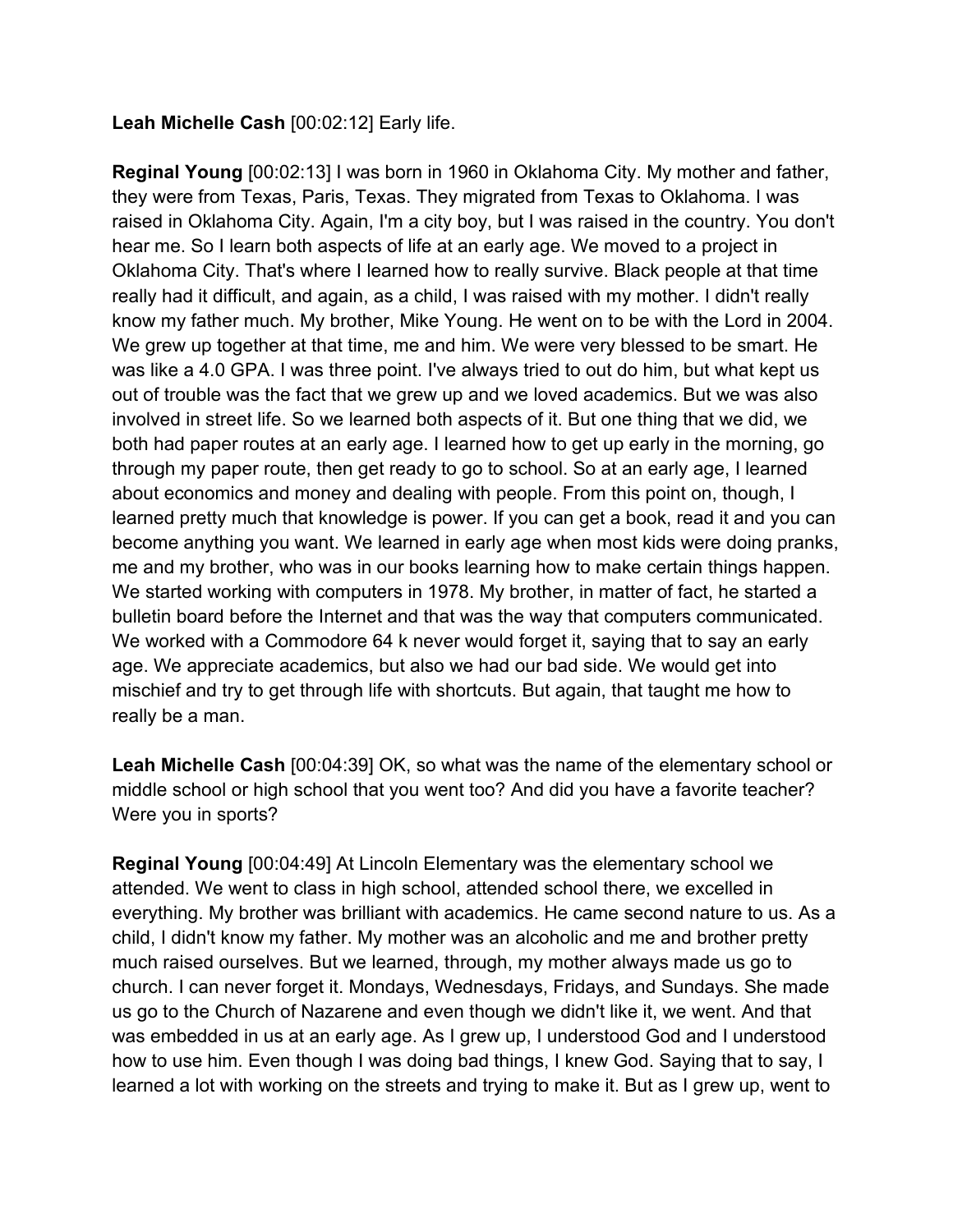high school, three point GPA and then college here in California, I left Oklahoma. Well, actually, my brother, he left Oklahoma. He went to the military and I ended up following him, going out to Denver, Colorado. And then from there we came out to California in 1981. I followed him out here. Then at that time I went to College and that was at National Education Center, Scaddan Campus.

**Leah Michelle Cash** [00:06:31] OK, so when you say you came to California, where in California and where was the college that you attended?

**Reginal Young** [00:06:40] Well, I came out in 1981. My brother had already been out here two years. He was stationed over at Lowry, Norton Air Force Base. I'm sorry. And again, when I came out from Oklahoma in 78, I end up coming in and started attending Scaddan Campus at that time. Then they turned it into a national education center where I took business education.

**Leah Michelle Cash** [00:07:07] Located?

**Reginal Young** [00:07:08] In San Bernardino.

**Leah Michelle Cash** [00:07:10] In San Bernardino.

**Reginal Young** [00:07:10] Yes.

**Leah Michelle Cash** [00:07:11] Ok, so that is your connection how you arrived into San Bernardino?

**Reginal Young** [00:07:16] Yes, that's how it all really started for me. As far as in San Bernardino, me and my brother, I always go back to my brother Mike because he's the one who convinced me to come out here to California. I love Colorado, Denver, Colorado. We had Rocky Mountains when I came to California. I moved, resided in San Bernardino County in the city, and we had the foothills. It was a big change for me, you know, it was big difference. But again, San Bernardino grew on me. Yeah, it grew up on us a lot.

**Leah Michelle Cash** [00:07:51] And so now moving to San Bernardino, what were some of the beginning things that you were attaching yourself to that you began to understand in the struggle and for equality within San Bernardino that you really started reaching out to?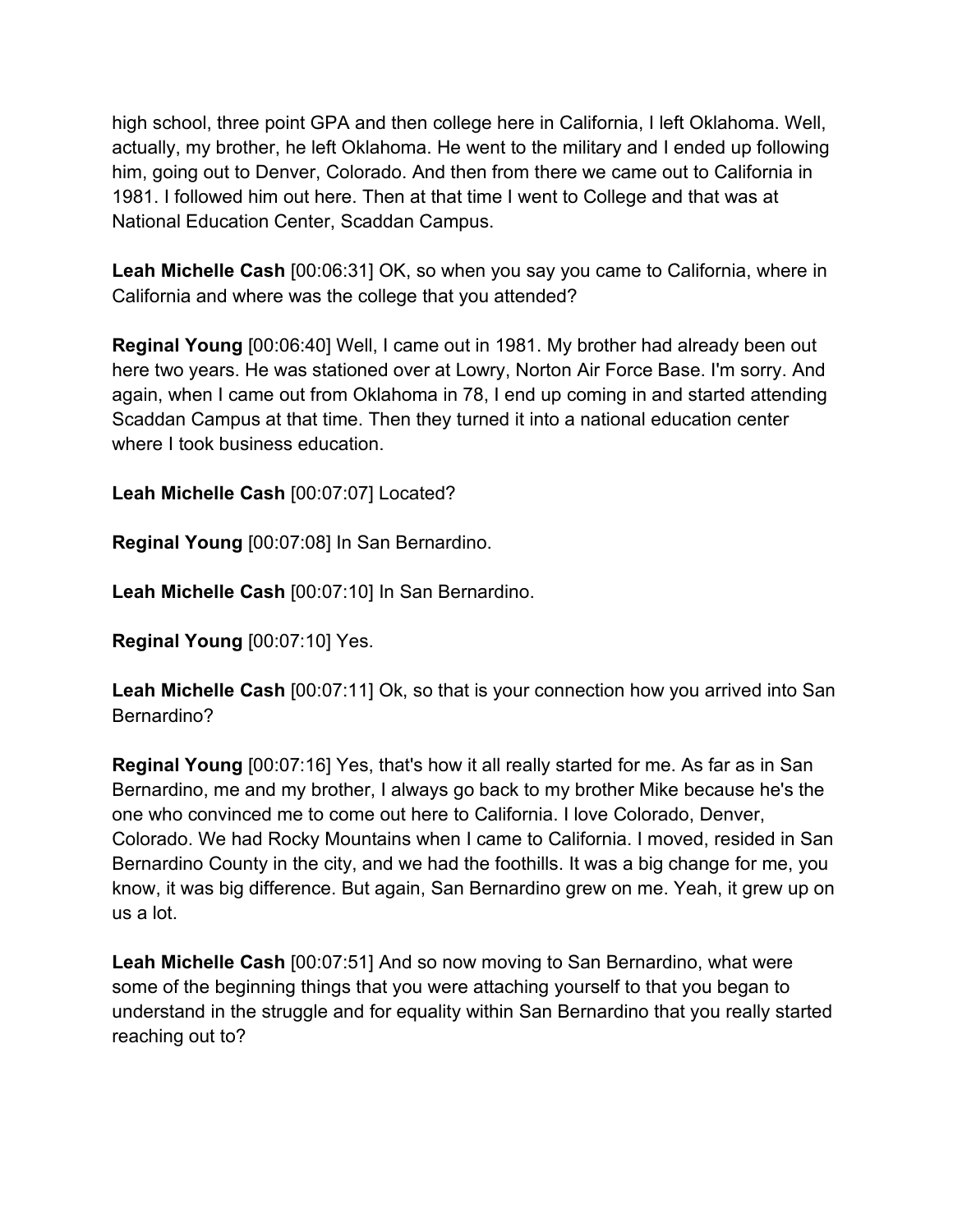**Reginal Young** [00:08:12] Funny you say that when we came out to California, to San Bernardino, me and my brother to come here, we was always into black causes is I share with you before we started throwing newspapers, The Daily Oklahoma. But we also attached ourselves with black newspapers, The Black Dispatch. There was a couple other ones, but that was always our niche because we enjoyed information. We understood that black community could only be empowered through coming together and helping each other out. We kept it even as kids coming up. We was always into our blackness. God gave us that in coming out here. One individual in particular that really galvanized our concern for black community was Ratibu, my brother, Mike Young. He met, Ratibu. They hit it off like that because Ratibu was black consciousness. Again, our desire at that time was connect black businesses. And Ratibu was working to create a business service directory. And we just clicked like that. And from that standpoint, our desire was to work with other black businesses. We were still working with the West Side Story newspaper Wallace Allen this is back in 1986. Again, Wallace Allen, West Side Story newspaper publisher. He became like an uncle brother to me and him is like that. I couldn't do too much without consulting Wallace, but saying that to say he was offering to his National Urban League to help also our black community. So when I first came out here, I was thrusted into the minority community to help our people. But one thing that happened, you know what it was, it's hard to work with black people who are struggling because they don't have a lot, so you have to teach them how to get X amount so they can, you know better themselves. Well, that was our challenge because it's hard to teach people who are resistant to change, who are stuck in the system. And that's the way it was for us. So what we decided to do was practice what we preach. We start implementing our own business program. We develop our own business accounting firm. My brother became an agent and a broker. We opened up a second company, which is actually funding group at that time. And then at that point, we started taking on black businesses to be our clients. And then churches and then other small businesses to learn how to set up corporations, learn how to do grant funding, learn how to make sure your fiscal was on point as you move forward to make sure that you're a good steward of what God trusted you with. Because after all these things we go through, we learn that it is God who blessed us to be able to do the things we do. So we have to be good stewards of that. So that's what we did as a result of our infancy in San Bernardino, working to develop our company in 1986. But again, I had a dark side too. Yes, ha! Did I say dark side? Because one thing about me I learned is that I know that finances is very critical to your operation. As a youth, I always wanted to get money fast and you learn that, you know, quick, fast money is not the right way to do it.

**Leah Michelle Cash** [00:11:35] I hear that a lot with my students. They want to get money fast.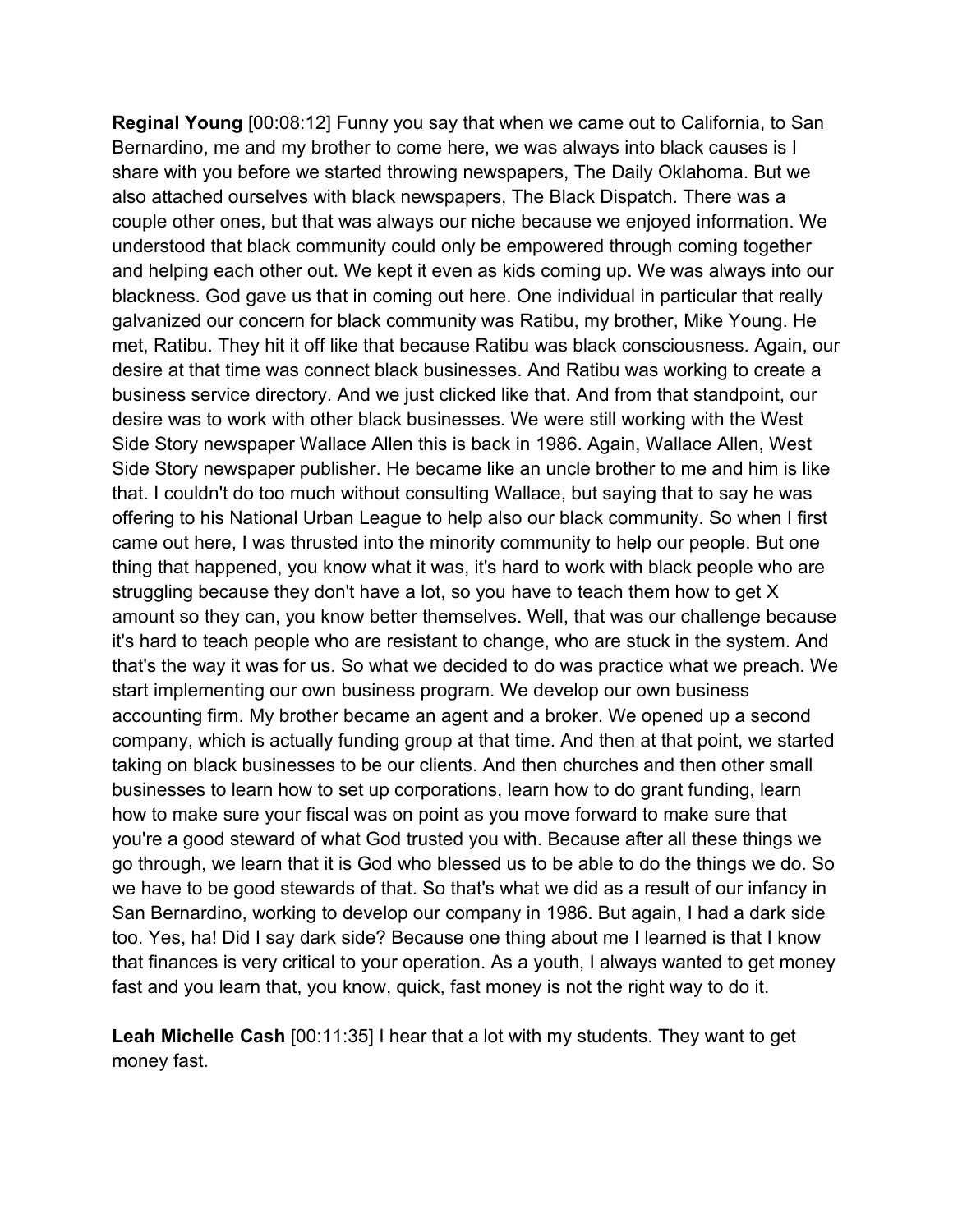### **Reginal Young** [00:11:38] Quickly.

#### **Leah Michelle Cash** [00:11:39] Quickly.

**Reginal Young** [00:11:40] So you learn the hard way that that's not the correct thing to do. Saying that to say God had to teach me that the hard way, even though I was knowledgeable in the Lord , very bright a 3.0 GPA, I had to bump my head to learn that. Oh, no, no, no, no, no. You have to go through things the proper way. You have to put God first. You have to understand that it's not yours. It's the Lord's. You got to understand that you don't love money, but you use money as a resource to do things that God might have you to do. So after I learned incorrectly in 89 through drinking, smoking, you know, going that route, God had to wake me up, by putting me in jail and then eventually being incarcerated. That's why I rededicated my life to Christ. At that point in 1987, my life was changed. It was a metamorphic that came over me.

**Leah Michelle Cash** [00:12:40] How are you. How, how long were you there in jail?

**Reginal Young** [00:12:44] For only about three months.

### **Leah Michelle Cash** [00:12:45] Three months

**Reginal Young** [00:12:45] In jail. But when I went to jail though I was going to commit suicide. But God came to me in a small voice said Reginal, you can try anything I want you give your life to me. So I gave my life to Christ that night. I remember. And I met the next morning the chaplain, Don Ellis. Don Ellis, you know, he prayed with me. And at that time I was still, you know, in my sin, but I came out of it. So when I got out of jail, God put me under wise people and then I learn the fundamentals of the faith. In 87-88. I sit under a man by the name of Bohamed Atioseph Ethiopian, sent from Ethiopia to preach the gospel. He learned at International School of Theology. I saw it. And he eventually created Emmanuel Alliance, Christian Missionary Alliance Church, and I sit under him for about three years. But then I had to go back into jail because of the crime that I had committed. Don't you know God used me miraculously when I went back into jail because I was filled with the Holy Ghost. I was able to go there and teach Bible study, set up tutoring classes, and God used me as a compound clerk. It was one of the most powerful times in my life. After I came out of that scenario, God put me with seasoned leaders and then the rest is history. I came back to work for our company. It then understood what God might had me to do, learn accounting through the county I worked with the county for six years, work with their budget over thirty million dollars. I asked God to show me how I can use that same training in my own company. After I prayed that prayer and believed God, God enable me to work for my own company. And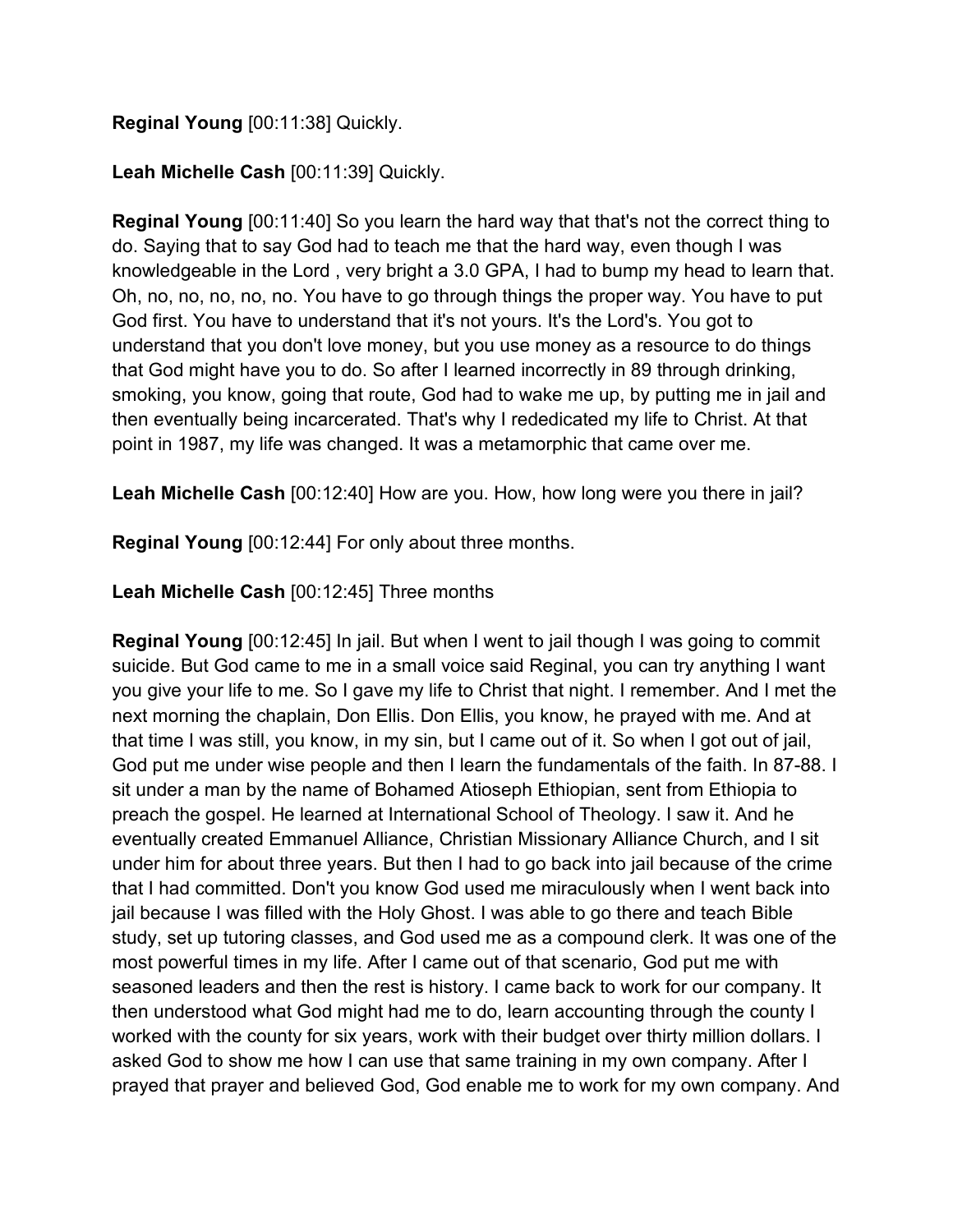we start doing extremely well from thirty six thousand a year, God bless me to over one hundred thousand dollars a year.

**Leah Michelle Cash** [00:14:48] So a lot of people pray that prayer. And so therefore. One of the one of the things is, is that walking in harmony with that prayer, that you pray so that you can receive the blessings. So at that time, your heart was ready. And so in the process of your heart becoming ready to be a better person and a better man, what do you think, looking at your community at large and the responsibility that is placed on an African-American man to be a mentor, to be a role model, to be a lover of God? How did that all fit into play for you?

**Reginal Young** [00:15:39] Well, that's a good question. Being that I didn't know my father, I end up having a close relationship with God as a child. Matter of fact, I always tell people that I have more of an edge on you because my relationship with Christ as a kid, he helped me to.

**Leah Michelle Cash** [00:15:57] He was your father.

**Reginal Young** [00:15:58] He was my father. And I didn't really have a biological father. So I always went to him as a kid. I remember I always wanted to read to read. I said I read to read I'd be smarter. And that really struck me as a kid saying that to say as I get older, I still operate in the precepts that Christ with my father and I can go to him for anything. But I had to learn that I am a steward with what God trusted me with. And again, that's what our men need to understand, that we are God's instrument and we're tools to be used by him. But we can be filthy and cluttered up with stuff that we had to be sincere about our efforts to serve. And that's what God showed me, that I've always been an advocate for justice and equality. I believe that's why I became an accountant, because I always want to make things balance out. I always want to make things right. That's one thing about me. My mother would take me to the store as a kid. She would tell me to add it all up. I would know what it would be, you know, at the end of the session. And that's what happened with me as I grew up. I'm always trying to ascertain things making sure things balance out. So as I work in the community, you see so much inequality with our black man being treated like they do with the homeless situation, prostitution, you see a lot of crime so much. And so it inspires you to want to use your gifting to be a blessing in the community. I always look at being in San Bernardino as an outsider, looking in because I'm from Oklahoma. God enabled me to be here for the period of time, for a season to do a work here in this area. But I again, believe that it's. I love Dr. Martin Luther King. Let me say that first. He's my mentor. I mimic everything I do based on Dr. King's life because he used social gospel to impact change.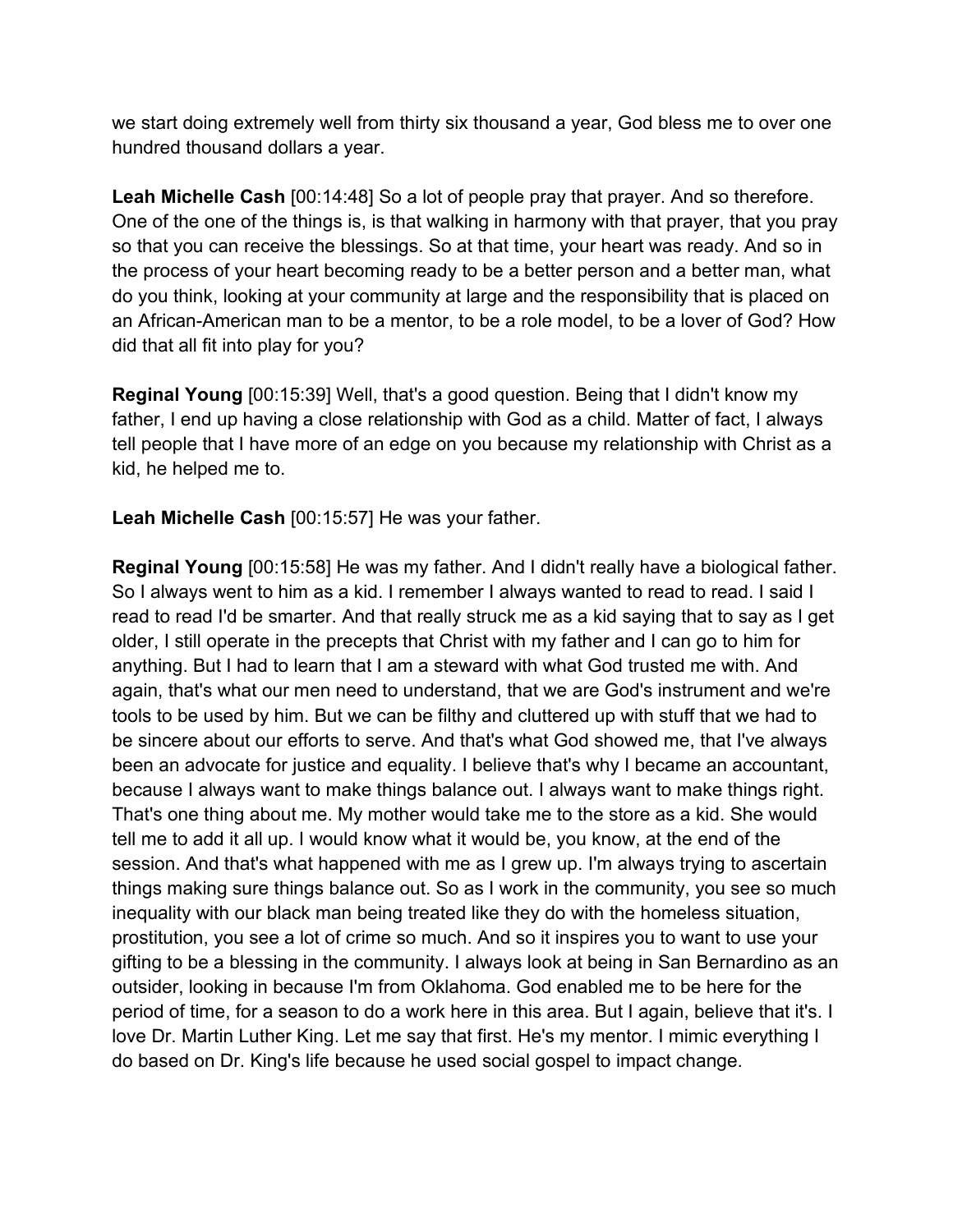**Leah Michelle Cash** [00:17:53] Well that was going to be one of my questions, who did you actually look up to you know that you're a lover of God? But is there someone that you actually looked up to and that you tried to model

**Reginal Young** [00:18:09] My grandmother, Martha Thomas, she loved the Lord. She can pray to the Holy Ghost like you never would believe. When I came to visit her when I was a kid, I always wanted to pray like her because she would like get into the spirit. She can spit some stuff up. And, you know, that she done heard from God. And that's what I always prayed and I could, you know, operate in that zeal. I want to play with the power of God. I want to have it and demonstrated. And that's how Dr. King was. I still remember my grandmother always had his albums on he preaching in the back of us when we came up. That's all we had was this church and the gospel songs. And we've had albums that we had to listen to. It was she's always prayed Dr. King, never forget that. So that's a big impression on me as a kid. So as I grew up, I said, no, no, no, no, no. I want to be like Dr. King because he used the word of God to make change and he used the word God to impact equality for all. He used the black race as a model, but everybody benefited from the work of the civil rights struggle. As I move forward in 2015-2016 I tell people it's hard for me to keep talking about I have a dream because we are living the dream. We realize the dream. We have walked through the dream. I can't keep talking to people about.

**Leah Michelle Cash** [00:19:39] We're living, we're realizing, we're walking through. We're actually doing it.

**Reginal Young** [00:19:43] Yes. I can't keep talking about kumbaya because he already came by here. Can't keep on singing those songs. So in 2015-2016 we're operating in the power of God. Again, as God transformed my life, I seen the power of God. So he told me in a vision of what to do for us churches that I work with. I work with 50 churches now, he said, bring them all together in unity and enable us to bring our income together so we can go back into the community that are those that are disadvantaged, not just minorities and blacks, but anyone that's underserved in the community.

**Reginal Young** [00:20:24] And that's our ministry

**Leah Michelle Cash** [00:20:25] Because that's the dream.

**Reginal Young** [00:20:26] Yes. Yes, but yes, ma'am. Dr. King. Malcolm X. Nelson Mandela. Marcus Garvey. Of course, Rosa Parks, Harriet Tubman. All of these men and women, they we stand on the work that they did. That's one thing that I got presented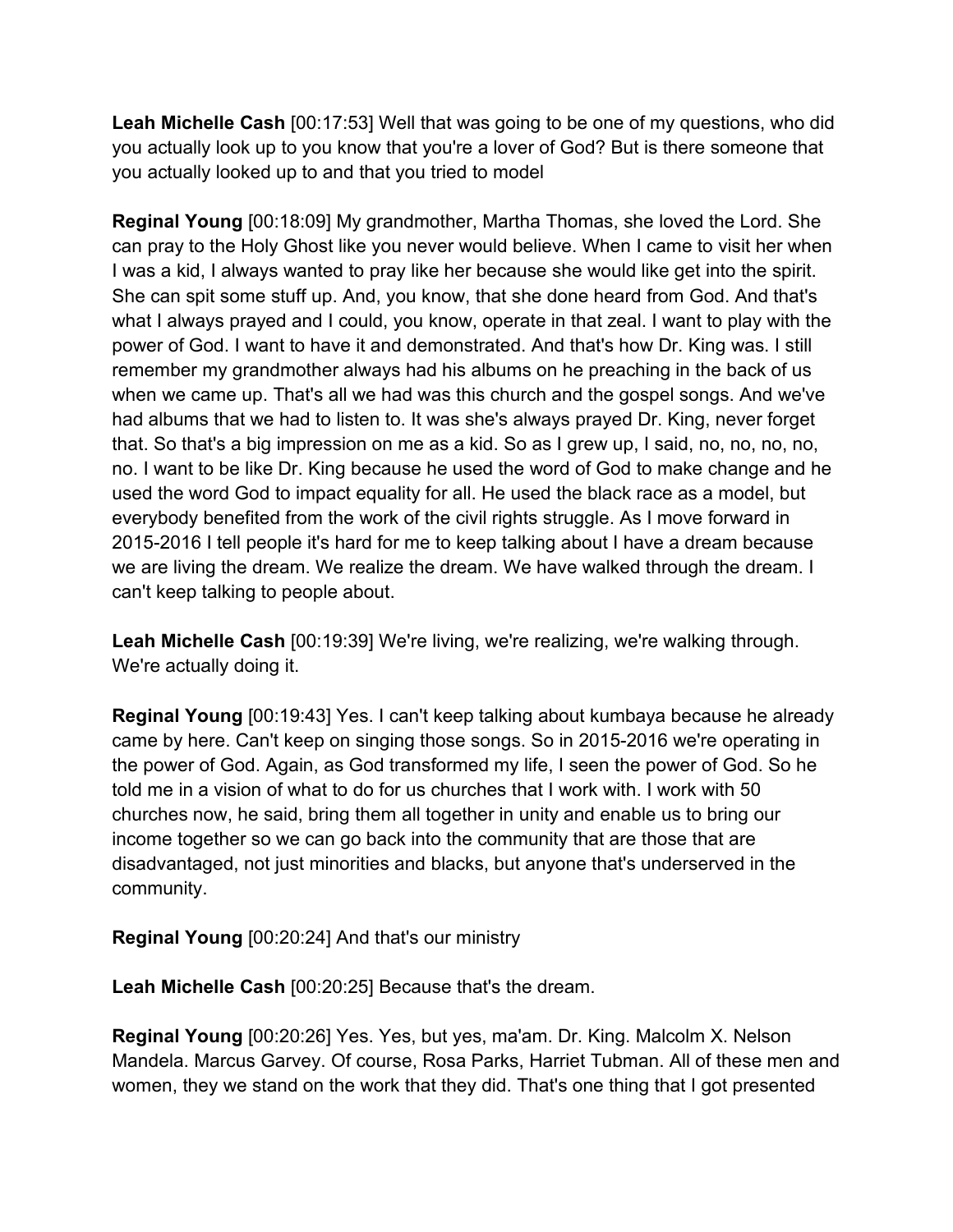upon me is to do the things that I do is to make sure I remember this outcome in the shoulders that I stand on because I'm not a Lone Ranger. I'm not in this by myself. And I have a lot to be proud of. And that's why I work so hard. I even came to the realization that, first of all, my company is very successful. We gross maybe 250, almost 300,000 a year. And the firm tried to want to purchase. My company it offered me X amount and I thought it was an insult because you can't if I were to sell our company, it would be in the millions. If you want to buy my company it's an insult to offer me three hundred thousand dollars, because of the impact that we have on the community is much greater. And my prayer now is to be able to go back and serve in the community. I'm a good steward of my county and my business. But what's important to me is restoring God's people, making sure that the body of Christ is walk in unity, making sure we can as the body put on the whole armor God and, you know, walk in the fruit of the spirit and impact change.

**Leah Michelle Cash** [00:22:07] So now you spoke about bringing all of the churches together and in the civil rights of walking and talking, seeing and experiencing equality. Under the dream, let's say, what are some of the other organizations that you have worked with?

**Reginal Young** [00:22:32] Yes, that's a good question. You ask good questions. I work with many organizations. It is so, so, so, so a privilege and a blessing to be able to work and sit under the men and women that I sit under, as I shared with you initially, Wilma Amina Carter, Honorable Assembly Woman, I've served with her from 2006 to 2012, I work with Bohaman Atioseph, an Ethiopian theologian who has a Ph.D. now in psychology because he lectures. Sit under him for four years, worked with Pastor Raymond Turner. Matter of fact, I am the staff accountant over at Temple Missionary Baptist Church at this time. Worked with St. Paul AME Church with Reverend Norman Copeland worked with Wallace Allen, Westside Story newspaper. Tommy Morel with Inland Valley News. Work with Ratibu was very instrumental in me having the zeal to work in our community.

#### **Leah Michelle Cash** [00:23:37] With WAG?

**Reginal Young** [00:23:37] With WAG. Through WAG and Alton Garrett through WAG and Amond Jottie through Boys and Girls Club and the Doctor Beckley with a with Ecclesia Christian Center. Mr. Ward who went off to be with the Lord, last week at um

**Leah Michelle Cash** [00:23:58] Is he New Hope ? No?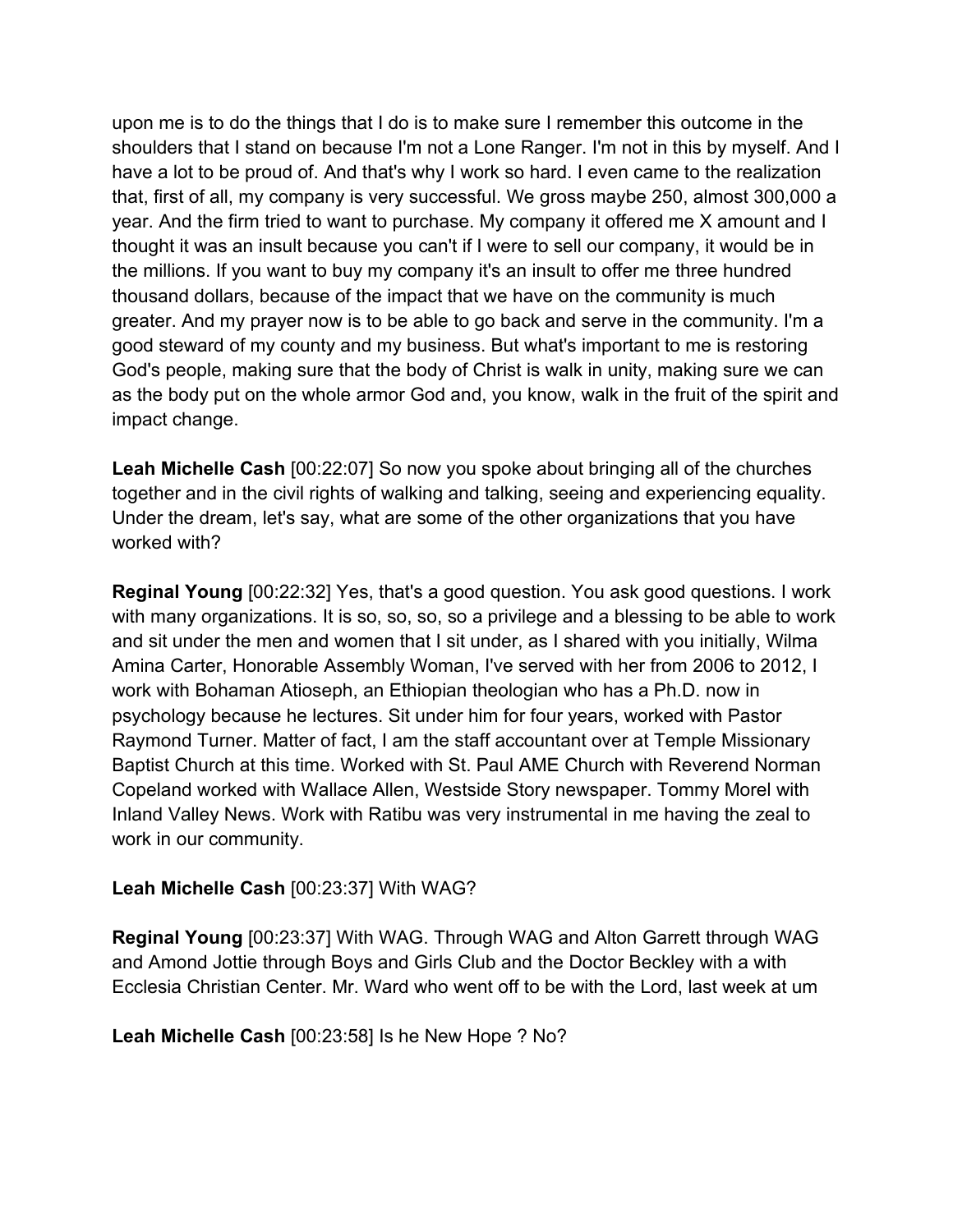**Reginal Young** [00:23:59] No he's with the Trinity Mission, Church of God in Christ, work with over 50 churches from Principles of Faith Christian Center Dr. Many Browdy, to a Dr. Acodo Somney with Mission Africa, 2,000 practical believers in Christ through Reginal Woods in Life Changing ministries from. I mean, the list goes on just about 50 organizations that I worked closely with at this time.

**Leah Michelle Cash** [00:24:23] So did you have you ever had, like, trainings or provide some teaching for, you know, those who wanted to understand and do the accounting experience? Because you really have to be pretty special to do accounting.

**Reginal Young** [00:24:39] God is a privilege for me to work with over 50 churches. I gathered my knowledge in working and learning at National Education Center Scanden campus as a business major and accounting major. I took those courses and then the practical application taught and trained me and taught me how to train others through procedures and principles. That's one thing that I learned in understanding accounting. It's not adding up numbers is procedure and principles. So wherever I go, I set up procedure and principle.

**Leah Michelle Cash** [00:25:14] Oh, ok.

**Reginal Young** [00:25:15] To implement some programs and protocols.

**Leah Michelle Cash** [00:25:19] So there is teaching and training in those?

**Reginal Young** [00:25:20] Yes as a rule of thumb, is I go anywhere. I found the general rule of thumb is every business have an accounting format that needs to be applied. And I don't care if it be a barber shop to a bakery. You have a general ledger and you have protocols. And that's what I've learned. I've learned how to go to church and set a procedure. So if I'm not here that they will work their procedures. When I come in monthly or quarterly, I make sure things are in place. And again, these are the precepts that Jesus taught us also that I implemented as I move forward in that county preceptor. I walk in and that's where I work so hard to connect the body of Christ with the churches. I believe that we are walking together. That we're connected by dots and my prayer is through physicality connect us back together to do specific missions.

**Leah Michelle Cash** [00:26:13] Excellent. So one of the things that's checked off here is about African heritage. Well, tell us, do you have you researched your African heritage or what is it that you feel regarding our African heritage that you'd like to share with anyone watching this?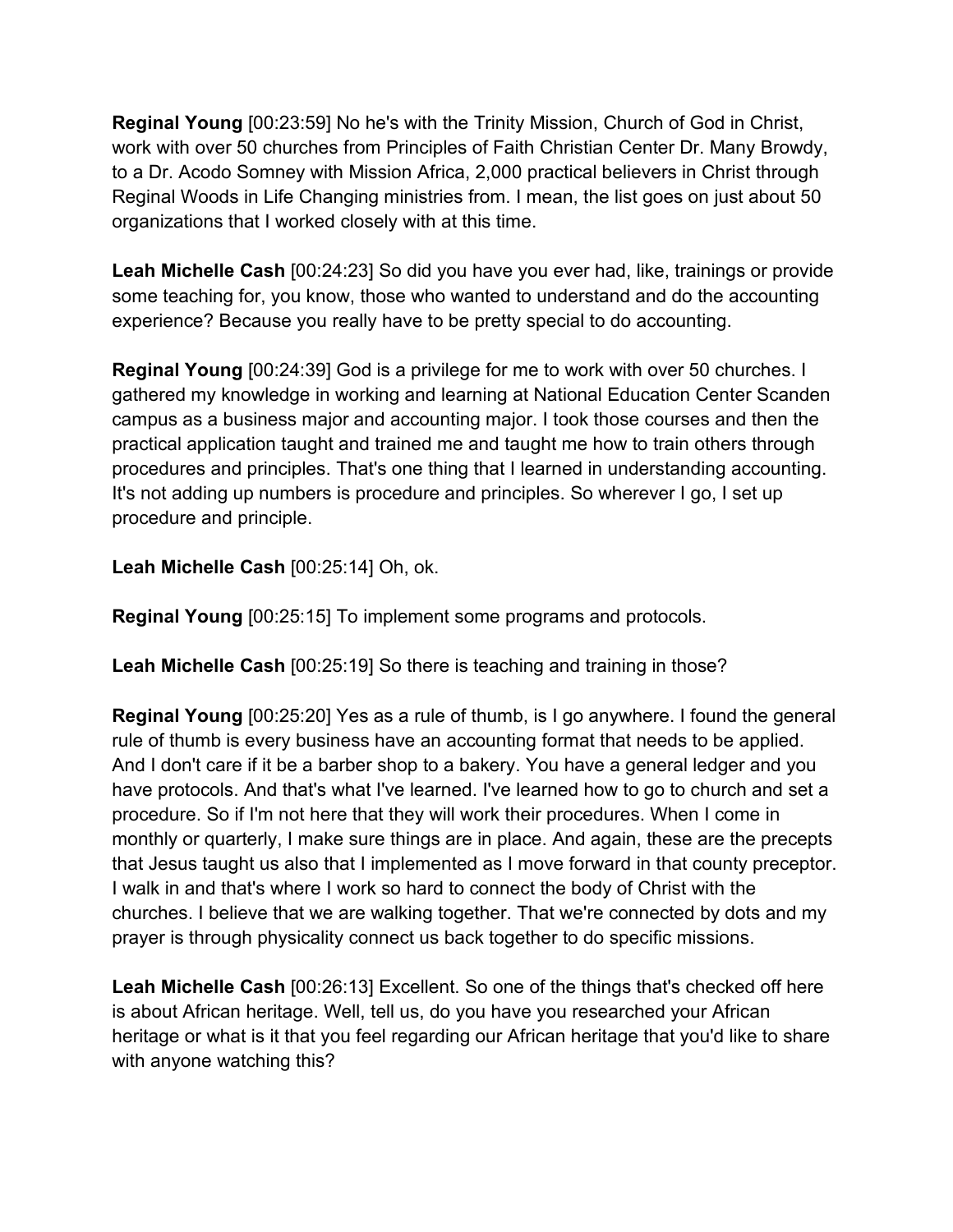**Reginal Young** [00:26:33] Let me say this. If you don't know where you come from, you don't know where you're going. In order to know where you're going you got to know where you come from. As a child, I understood that I was a black American and I was I believe that I came from Africa through the slave trade. So that was embedded in me that I'm from Africa. It always it hurt me to see our people suffer so hard. It hurt me to no end. So I always had in my heart to be able to help our people as a kid. It was always in my heart and I've always trusted God to give me the ability to do and help our people. So therefore, I'm always connected in with community activities, black rallies, Black Panther. I mean, I'm black, OK? However, God had to change me when I went through the prison scenario. God said, no, no, no, no, no, no, no, no, no. I understand where you come, however, you must love all people because again, we're Christians we. Our spirit fill people. So we're beings from Christ. Saying that to say, I still understand my traditions, my history, so I always gravitated to African people, my first mentor was Bahommad Joseph from Ethiopia. After I sit on the hand for a period of time, I end up working with Dr. Kodo Samni from Ghana, West Africa, sit on him for about eight years. His mission is to bridge the gap between Africans and African-Americans. Since the year 2000, we sent over 700 church pastors and persons from the Inland Empire to Ghana, West Africa. We built two city churches, three village churches, an orphanage. We built a hotel. We built houses. We established great relationships in Ghana, West Africa. To this day, Dr. Kodo Samni comes and visits. He's here now. Saying that to say, I set up a Web page, I call it. African history, history, which is my story, Eight with an upper uppercase, and I always use that page to mimic all my experiences with things of Africa, and it's just so helpful for me to move forward. My prayer is to eventually have dual citizenship and have my home built in Africa.

**Leah Michelle Cash** [00:29:04] Ooo have dual citizenship?

**Reginal Young** [00:29:05] Yes, that's my prayer.

**Leah Michelle Cash** [00:29:06] And have your home built in Africa.

**Reginal Young** [00:29:08] Yes.

**Leah Michelle Cash** [00:29:09] Won't that be amazing?

**Reginal Young** [00:29:10] That's going to happen in 2017 or 2018. I have projected it by the grace of God working with Dr. Kodo Sumni. Dr. Kodo Sumni now his goal is to bridge the gap between African Americans and Africans, as well as restore African persons from each of the different nations of Africa. It's an ongoing mission. He started with nothing, and now we have several facilities and his own television. He implemented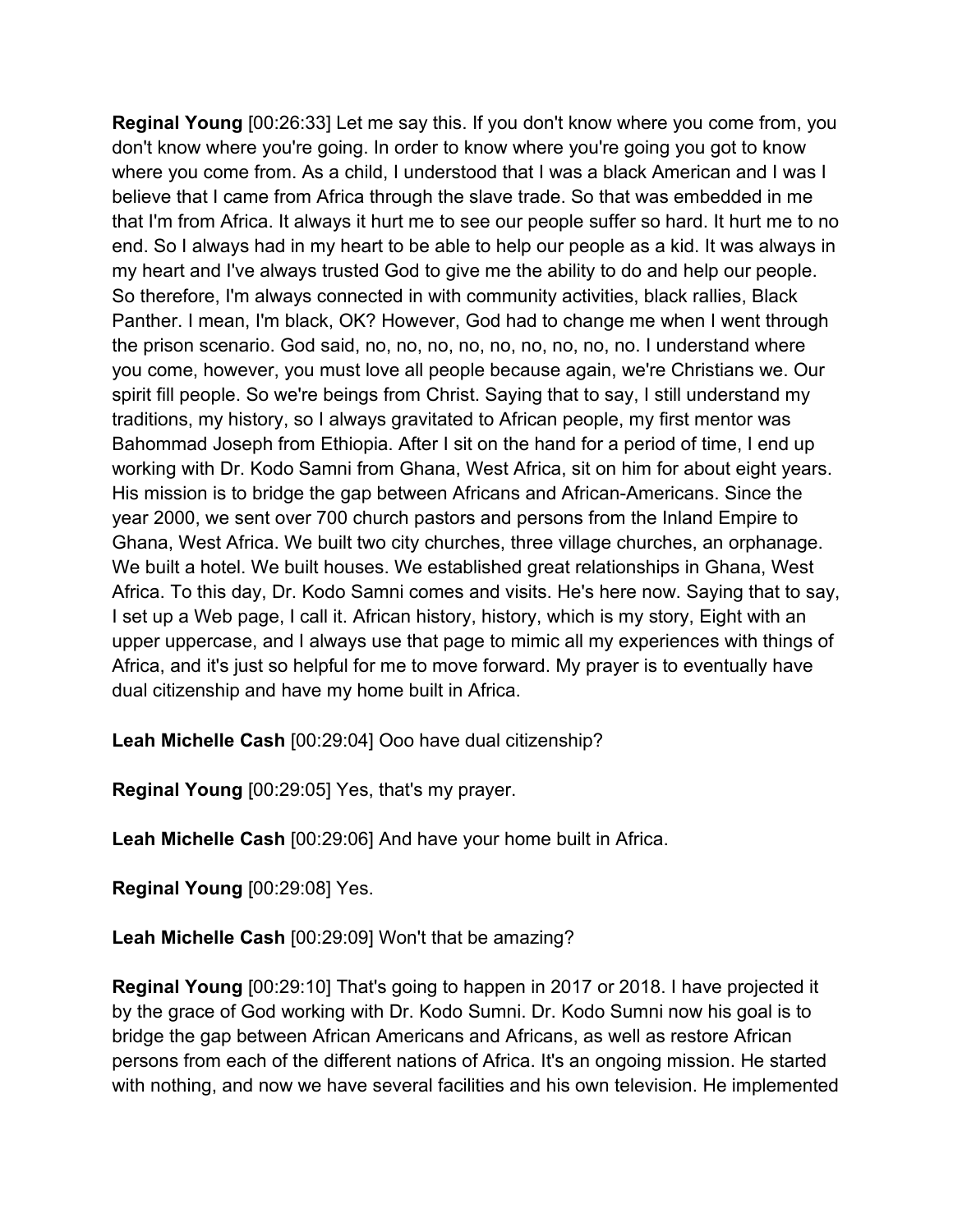National Prayer Day, where he goes to the parliament once a year. And the Mission Africa, they gave they gave him a national holiday. Saying that to say, Dr. Sumni will like this. He's always encouraged me, please come home. And see, that's one thing I haven't done. After I done work in Africa 20 years and I haven't been back yet. So that's my prayer in 2017-2018 is to go there and continue to work.

**Leah Michelle Cash** [00:30:14] So you did go to Ghana?

**Reginal Young** [00:30:15] No, I haven't.

**Leah Michelle Cash** [00:30:16] You haven't gone at all?

**Reginal Young** [00:30:18] I haven't gone at all. And I was supposed to go on many occasions, but I'm so, so, so committed to what I do here. It's hard to leave.

**Leah Michelle Cash** [00:30:24] Yes. In that plane in getting ready for that plane ride.

**Reginal Young** [00:30:28] Yes. Yes.

**Leah Michelle Cash** [00:30:30] More than a notion.

**Reginal Young** [00:30:32] Haha, yes.

**Leah Michelle Cash** [00:30:32] Because I have visited I didn't go to Ghana, but I went to Kenya.

**Reginal Young** [00:30:38] Kenya.

**Leah Michelle Cash** [00:30:38] Kenya.

**Reginal Young** [00:30:39] Yes.

**Leah Michelle Cash** [00:30:40] And once you go on that plane.

**Reginal Young** [00:30:45] Yes.

**Leah Michelle Cash** [00:30:47] You're so thankful you that got there. Yeah. Yeah. Because you can do basically is really cry.

**Reginal Young** [00:30:55] Cry.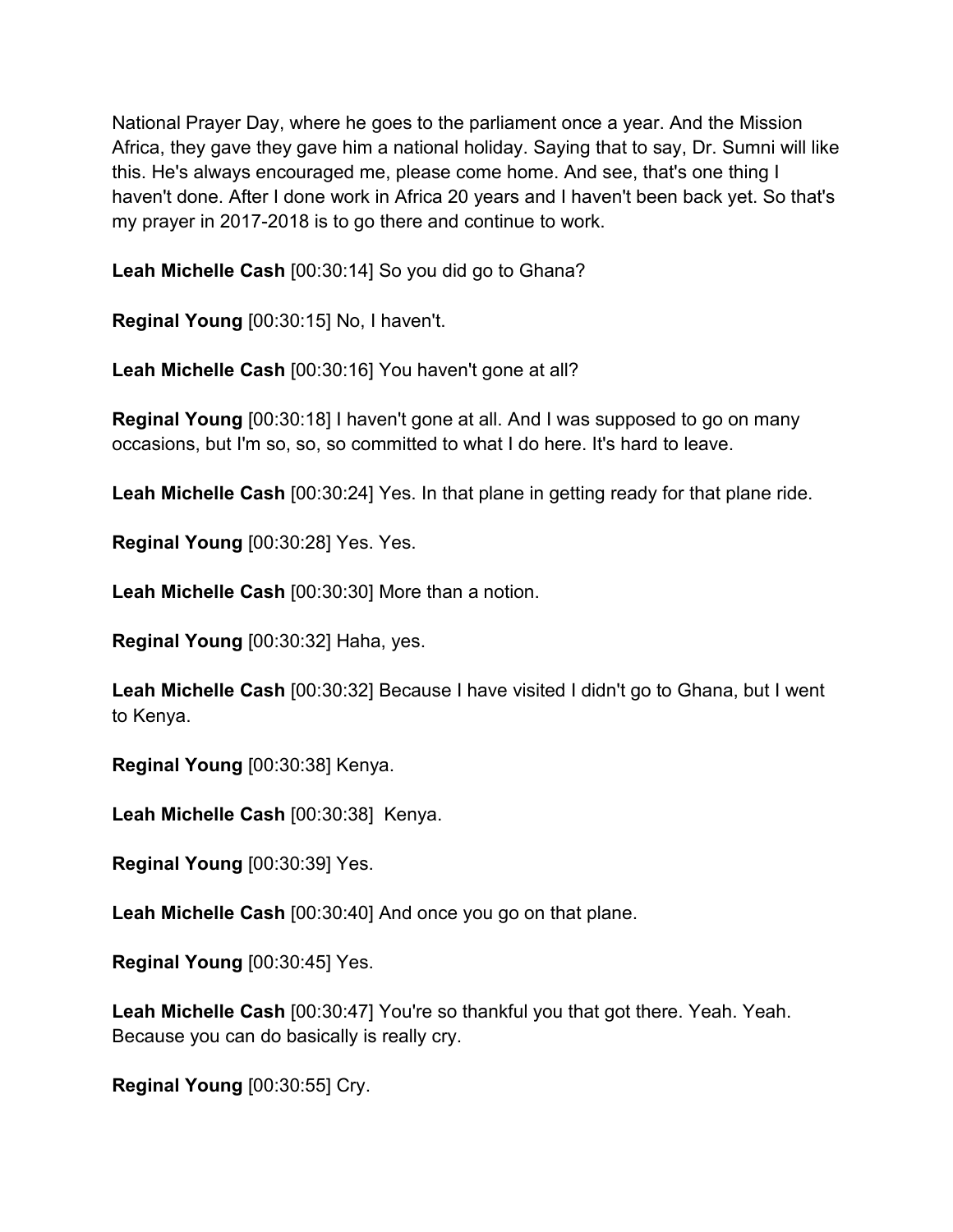**Leah Michelle Cash** [00:30:56] Because you're so happy.

**Reginal Young** [00:30:57] Yes.

**Leah Michelle Cash** [00:30:59] You're so happy.

**Reginal Young** [00:30:59] And that's what Dr. (Sunbi) Tells me.

**Leah Michelle Cash** [00:31:01] Yes. And it's true. That's very true. So that more than likely will happen to you.

**Reginal Young** [00:31:06] Yes. I may not come back to San Bernardino, Rialto, but I'm just I'm joking. Of course, my heart is with my community and I eventually will go back to Oklahoma and then Texas. I first established various branch offices nationwide and my brother Mike Young wanted to be with the Lord in 2004. I always put him still with me as I do things, because MDIS is our company. He started it and this is his vision. I expanded it when we worked together. We were doing 150. I have expanded it to 200/300 thousand. I was going to give up the company. But no, God said, no, no, no, no, no work it. And I'll show you what we can do

**Leah Michelle Cash** [00:31:47] because I understand that there probably was a huge blow to your heart.

**Reginal Young** [00:31:51] Yes, being my only brother

**Leah Michelle Cash** [00:31:53] with your brother.

**Reginal Young** [00:31:54] Yes, it was life changing. But like you said, though, I have a lot to be thankful for, to work toward. And my family, my wife and my children.

**Leah Michelle Cash** [00:32:07] See now, we're getting to that. You know, the family history, you know, when you got married and how have things changed for you with building a family and all of that stuff that you would like to share.

**Reginal Young** [00:32:22] My wife, Lisa Young, we got married in 1991. That's after the period of time in my life where I came to know the Lord in '86. As matter of fact, I received the gift of the Holy Spirit in '87. I could remember the dates and my life had changed and I prayed and trusted God for different things because I came out of prison. My life was like a whole new slate and then got - it's miraculous. Everything thing in my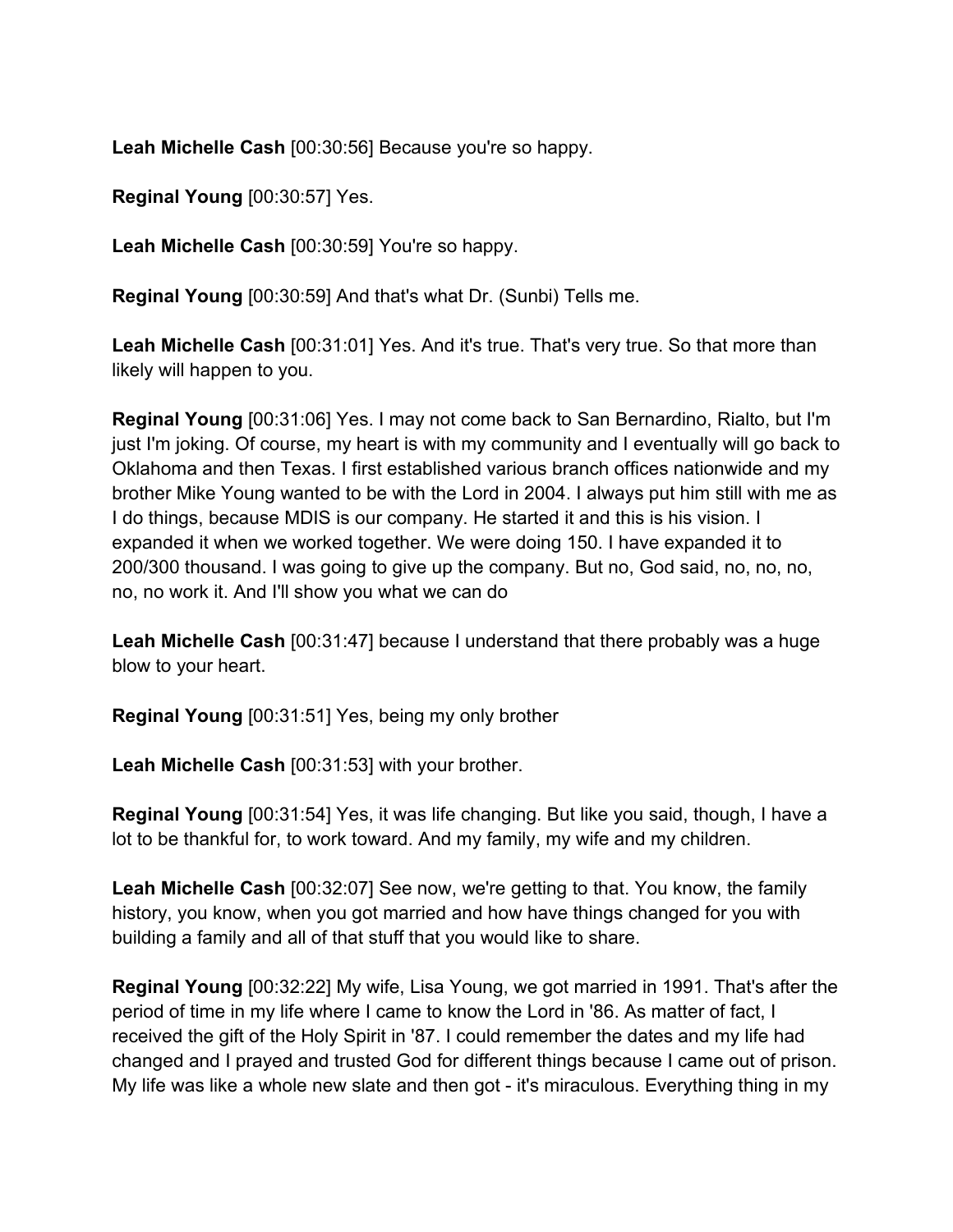life is a miracle. I should be dead. I should have died twice. But God saved me. No, seriously, I am so serious. God saved me,.

**Leah Michelle Cash** [00:33:02] I know you are.

**Reginal Young** [00:33:04] For such a time as this. And he gave the desires of my heart to the wife and my wife Lisa. Again, how we married it had to have been God because we didn't supposed to get married. But it was miraculous. So saying that to say we get married in '91 and we've been married since. We've been very happy to be married. My wife, had two children prior to me marrying her and I accepted them as my children. I don't have any biological children, God didn't bless me with the biological children. So I have a heart for all children. In matter fact I started so many programs for children and men. But I'm saying that to say my heart is in the family, my mother, Shirley Cupper, she's still with us. She's 77, spirit filled Christian, serving at the same Pastor Brown at a church in San Bernardino. Again, she loves the Lord. My family is everything to me.

**Leah Michelle Cash** [00:34:05] So now on the business, what was the name of the business and where was it located or did it have several locations?

**Reginal Young** [00:34:13] My business is 30 years old. My brother, Mike Young, started a company in 1986, MDIS, we stand for Micro Data Information Systems. Micro Data Information System is a fancy way of saying computer processing. We learned at an early age that knowledge is power. I think I share that with you. If you know anything, if you know things, you can and are learn things are and or get a book, you can become so powerful and we can do that as kids. When we came back here to San Bernardino, these people here do it backwards. They weren't really that fast. So when we started doing the things we did, our prayer was to really help our community out. Not that we were all that, but God had his blessings at a higher calling now, honestly. So our company was birthed. My brother said we'd never do good with taxes, helping people personally because everybody did it. Well, I had a rule of thumb and the foresight to know that if I got enough clients that I would be able to do pretty decent. And the same thing with bookkeeping. If I had enough people doing the books for them, I could do very decent. And so that's what God enabled us to do in our infancy in 1986 through '89, we implemented MDIS. Secondarily my brother Mike, he started a real estate company called Equity Funding Group, and that was birth in about 1995. He eventually got a real estate brokers license did extremely well. And then also we started our own nonprofit. I call it Gnuoy Community Development Corporation, which is young spelled backwards. Gnuoy CDC, which was started in 2001, Mike went onto be with the Lord in 2004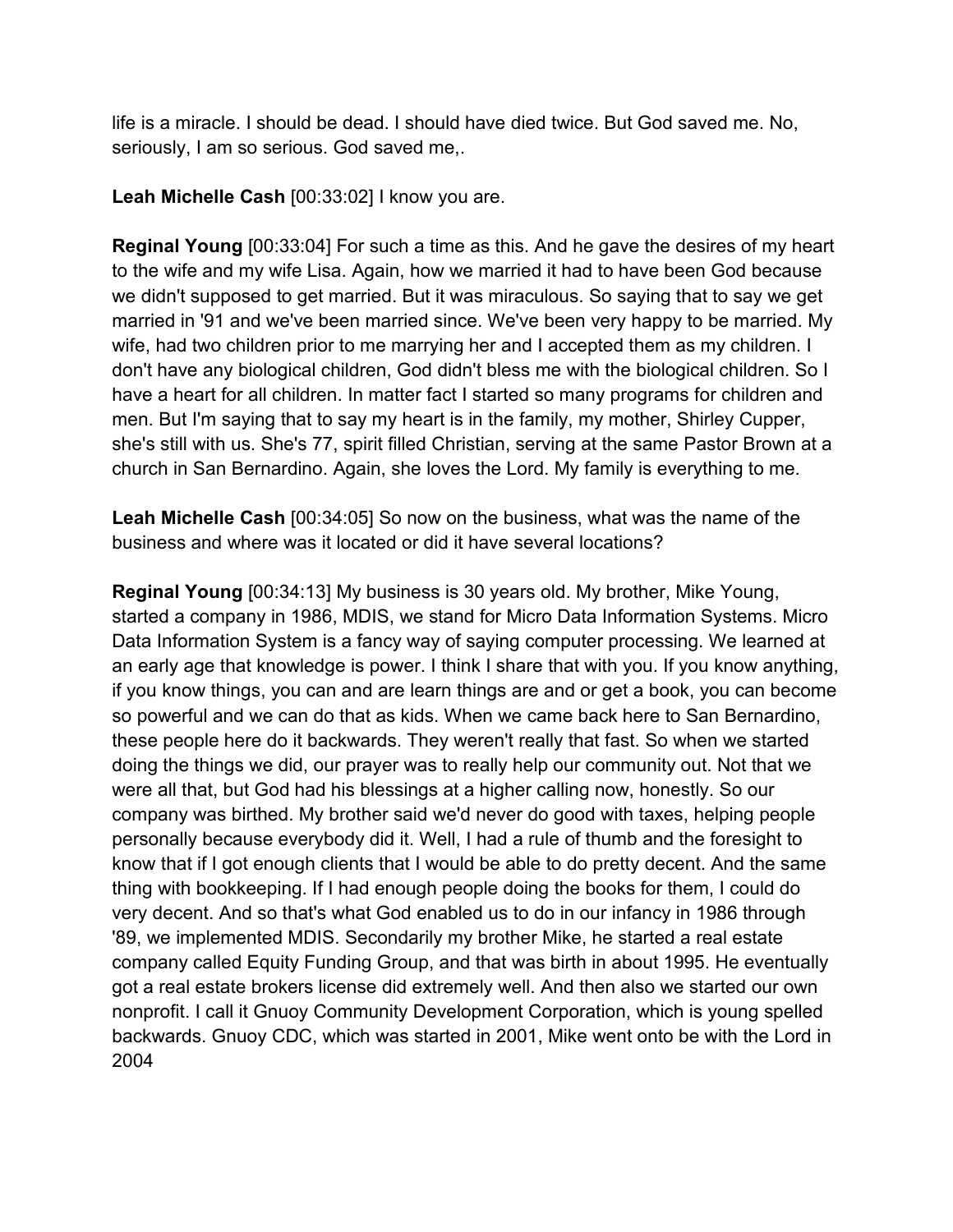**Leah Michelle Cash** [00:35:54] And the purpose of the nonprofit?

**Reginal Young** [00:35:57] The purpose of the nonprofit. Again, the nonprofit serves many purposes. The first thing it does is an economic empowerment movement. When we first came to California, our goal was to help minority businesses to better themselves. We work with government contracts, but in order to get a government contract. You had to be certified as a minority business, so in order to get certified you had to fill out an application, so we developed it as a service to help minority businesses get contracts with the government. We became so very well with it. We put it out and created a nonprofit with it.

## **Leah Michelle Cash** [00:36:36] OK.

**Reginal Young** [00:36:37] And then from their birth other ministries, we birth the small business job creation division, we birth treasurer of the Foreign Ministry, which is the ministry God gave me. And that's an outreach ministry, I call it, out of the pulpit, into the streets. And then we also created a computer division microdata information system, it does computer processing.

**Leah Michelle Cash** [00:37:08] You guys were pretty busy.

**Reginal Young** [00:37:09] We have five divisions it was working out of. Again and then we always aspire to get the big contracts. So we have enough funds that will fund our project to help the community. That's been always our prayer is to get enough money so we can support our vision to help the community.

**Leah Michelle Cash** [00:37:29] To help the community.

**Reginal Young** [00:37:30] And then my brother, he passed in 2004. It was a very, very hard thing for me. And then God gave me more inspiration to he told me to excel.

**Leah Michelle Cash** [00:37:39] To keep it moving forward

**Reginal Young** [00:37:42] Yes. He said, son, I will use that seed has been planted in the ground to birth future vision. And that's what he did, my brother being deceased. I used MD real estate scholarship fund to keep his name and remember his name was M.D. I use MD a lot, by the way, in different acronyms for various other businesses that I've started which stand for million dollars also. That's what Mike's nickname was, million dollars. But I'm saying that to say, that's been our aspirations to use business services to help the community. I have learn governmental accounting. I learn real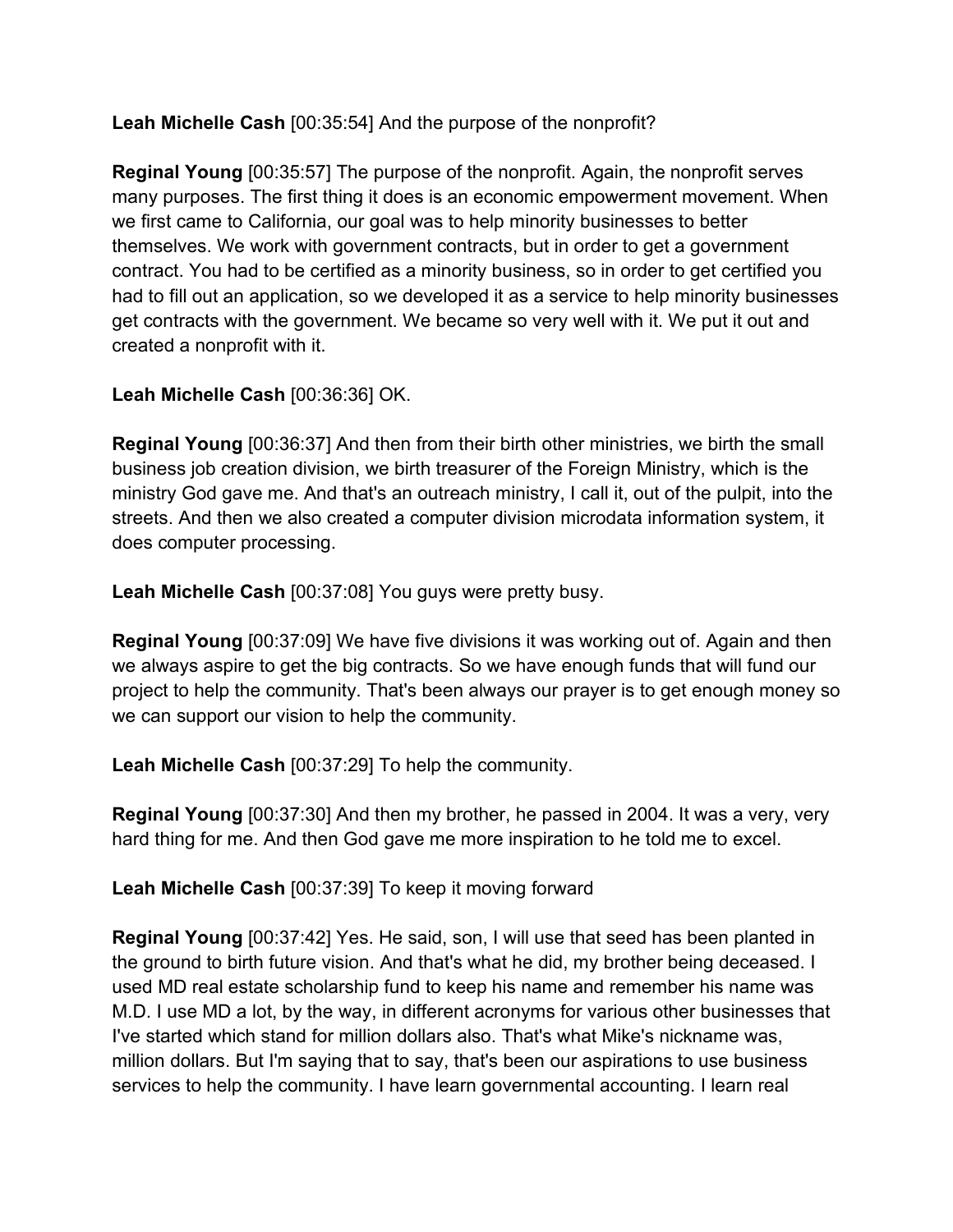estate accounting, corporate tax accounting, and budgetary accounting, all aspects of accounting and I have aspired to be a blessing to businesses and politicians. That's how I started working with Amina because of my background in accounting. Ratibu, referred me to work with Amina. But prior to Ratibu referring her, pastor, Raymond Turner, asked me to work with her for the confirmation and then still working with the media and assisted her during that period of time.

**Leah Michelle Cash** [00:38:57] OK, so in the struggle and in the sacrifice. With being an African-American man, what would you say to the young generation today if they looked at this video 10 years from now, 15 years from now, what would they say or what would you say to questions? What do you want to say to them? And what would they say you feel about you? Was your greatest achievement that they can look at and honor?

**Reginal Young** [00:39:42] That's a good question. And I'm reminded of Solomon he says, all that's chasing the wind, you know, not where it comes, you know, not where it goes. If you don't know God, you don't have anything, that's the bottom line to it. The whole scenario. Without God, forget it. Don't even try to do nothing. Stay under mommies wing and daddies shoulder, because I've learned that to live is to serve and to die is much gain. So even when I die, the stuff that God has given me will move forward because of the legacy that we leave forward. My prayer for young people is that they don't look at things from a microwave standpoint because that's what I find is the case everybody wants to get things real fast and real quick, but that's not going to work. They need to hold fast to what God bless them with their natural abilities and work with what they got. But they must accept Christ into their hearts so they become able to live forever. Because one thing that they need to understand is that I don't care what your color is, you are a child of God and you gonna one day go back to your father. So live your life is a living testimony of what you want to be shown to you once you get there because we're going to meet our maker. And one thing I like to say also is that, make no mistake, I'm a Christian, but I would defend my family to the death. Make no mistake, I am a Christian, but don't mess with me. I am a fierce adversary. Make no mistake. That I'm very concerned about unity in the family of Christ and that we must help one another because he's coming back, so we need to make sure that were about our father's business more than anything else. But again, I'm a fierce adversary. Don't mess with me. And that's why I tell them to think that. So they have the audacity to believe that they can do anything, but they aren't themselves. They belong to Christ. And that's what I will share with them.

**Leah Michelle Cash** [00:42:08] OK, well, thank you, Mr. Reginal Young, again for this interview.